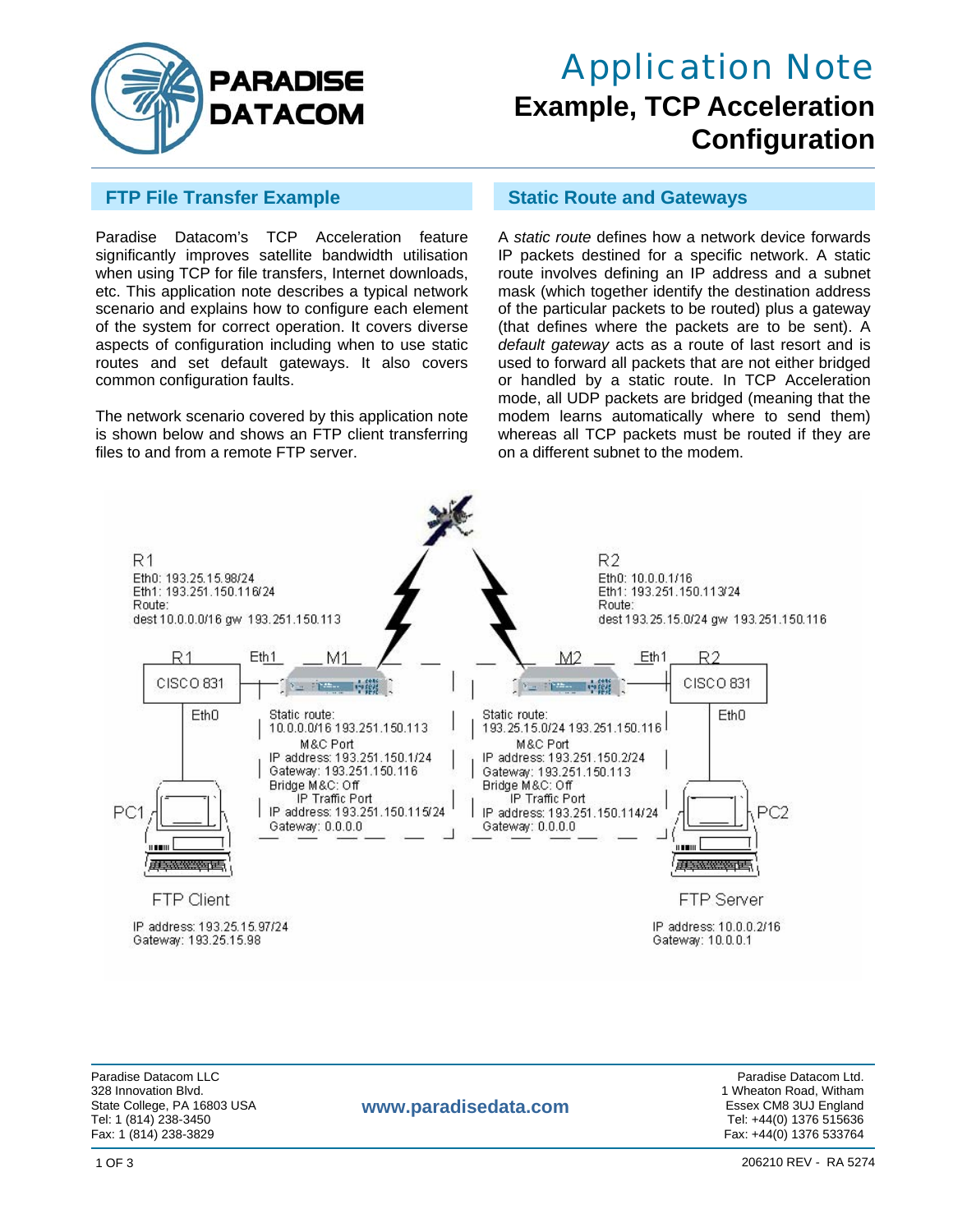

# Application Note **Example, TCP Acceleration Configuration**

### **Static Routes and Gateways (continued)**

Within the Evolution Modem, two default gateways can be defined:

- **The Remote Control Port default gateway.** This is used to define a default gateway for the base Modem. It is used when TCP acceleration is being used on the base Modem.
- **The IP Traffic Port default gateway.** This is used to define a default gateway for the P3714 IP Traffic card option when this is fitted. It is used only when TCP acceleration is employed on the IP Traffic card.

A default gateway need not be defined (i.e. it can be set to 0.0.0.0) if the forwarding of all IP packets is handled by static routes. However, it can be useful as it acts as a 'catch all' for cases that the static routes are not explicitly designed to handle.

In the example shown, one static route has been defined per Modem along with a default gateway. For Modem M1, the static route tells the Modem that IP packets being sent from PC1 and destined for PC2 should be sent to Router R2, which will forward them on. Without this information, Modem M1 would have no way of knowing how to pass information on to PC2. The default gateway in Modem M1 will forward packets going in the other direction from PC2 to PC1 to Router R1. It is possible to remove the default gateway (by setting it to 0.0.0.0) and add a second static route via the web user interface on M1 to handle forwarding PC2 packets to Router R1, as shown below.

A similar change can be made for Modem M2. It is also possible to define a default gateway in addition. This is useful for handling packets destined for other networks, e.g. Internet traffic.

| Unit<br>Tx<br>Rx                                                | Memory                |                 |                      |                                                               |                |               |
|-----------------------------------------------------------------|-----------------------|-----------------|----------------------|---------------------------------------------------------------|----------------|---------------|
| <b>Identity</b><br>Interface<br>Routes $16-31$<br>Routes $0-15$ | M & C<br>Routes 32-47 | Routes $48-63$  |                      | Clocks Time User Advanced Upgrade<br><b>Header Compresion</b> | <b>Network</b> | <b>Switch</b> |
| <b>Destination</b>                                              | <b>Subnet mask</b>    | Gateway         |                      | Click to apply routes                                         |                |               |
| Route<br>10.0.0.0                                               | 255.255.0.0           | 193.251.150.113 | $\blacktriangledown$ |                                                               |                |               |
| $rac{Rate}{1}$<br>193.25.15.0                                   | 255.255.0.0           | 193.251.150.116 | ▽                    |                                                               |                |               |
| Route                                                           |                       |                 |                      |                                                               |                |               |
| Route<br>3                                                      |                       |                 |                      |                                                               |                |               |
| Route<br>4                                                      |                       |                 | m.                   |                                                               |                |               |
| Route<br>5                                                      |                       |                 | $\blacksquare$       |                                                               |                |               |
| Route<br>6                                                      |                       |                 | □                    |                                                               |                |               |
| Route                                                           |                       |                 |                      |                                                               |                |               |
| Route<br>8                                                      |                       |                 |                      |                                                               |                |               |
| Route<br>9                                                      |                       |                 |                      |                                                               |                |               |
| Route<br>10                                                     |                       |                 |                      |                                                               |                |               |
|                                                                 |                       |                 |                      |                                                               |                |               |

### **Adding a Second Static Route to Modem M1**